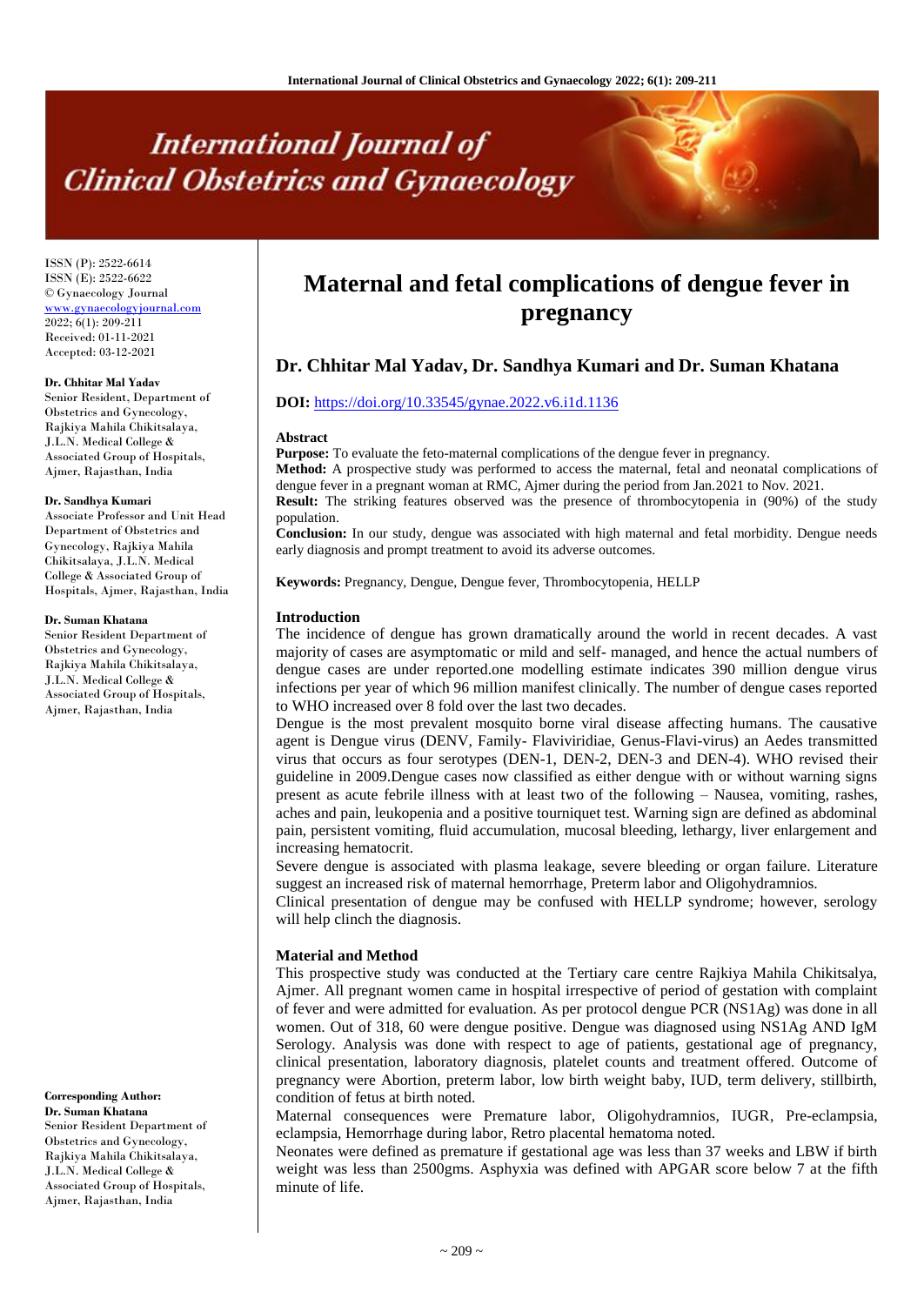#### **Results**

A total of 60 cases of pregnant women with dengue fever were identified. Majority of the women were in between 26-30 yrs. of age. The mean age of women was 26±4 years. Majority of patients were in second and third trimesters. Only 6 patients were found below 13 weeks of gestation. The mean gestational age at presentation was 28±8 weeks.4 women had platelet <10,000 cells/mm3 and all of them received platelet transfusions. Out of 60 patients, 33 had normal vaginal delivery, 21 underwent caesarian section.

**Table 1:** Distribution according to age

| Age of the women (yrs.) | No. of pregnant women |
|-------------------------|-----------------------|
|                         | $6(10\%)$             |
| $20-24$                 | 17(28.33%)            |
| 25-29                   | 26(43.33%)            |
| >30                     | 11(18.33%)            |

**Table 2:** Gestational age at presentation

| Gestational age at which dengue fever<br>occurred (wks.) | No. of pregnant<br>women |
|----------------------------------------------------------|--------------------------|
| $<$ 13wks                                                | $6(10\%)$                |
| $13-27$ wks                                              | 14(23.33%)               |
| 28-36wks                                                 | 18(30%)                  |
| $>36$ wks                                                | 22(36.66%)               |

**Table 3:** Distribution according to platelet count

| Platelet count on admission (cell/mm3) | No. of pregnant women |
|----------------------------------------|-----------------------|
| $<$ 10,000                             | $4(6.66\%)$           |
| 10,000-25,000                          | 12(20%)               |
| 25,000-50,000                          | 20(33.33%)            |
| 50,000-11akh                           | 18(30%)               |
| $>1$ lakh                              | $6(10\%)$             |

**Table 4:** Diagnostic testing of 60 pregnant women with dengue fever

| NS1 Ag positive                | Dengue lgM Antibody positive |  |
|--------------------------------|------------------------------|--|
| At admission                   |                              |  |
| Number of women- $44(73.33\%)$ | 16(26.66%)                   |  |
| At discharge                   |                              |  |
| Number of women- $12(20%)$     | 48(80%)                      |  |

**Table 5:** Maternal outcome of a pregnant women with dengue fever

|                                                    | <b>Maternal outcome</b>             | <b>Number of cases</b> |  |  |
|----------------------------------------------------|-------------------------------------|------------------------|--|--|
|                                                    | Pre-eclampsia                       | 12(20%)                |  |  |
|                                                    | Pre term labour                     | 23(38.33%)             |  |  |
| Labour outcome                                     |                                     |                        |  |  |
| (a)                                                | Miscarriage                         | $6(10\%)$              |  |  |
| (b)                                                | Vaginal deliveries                  | 33(55%)                |  |  |
| (c)                                                | Caesarean deliveries                | 21(35%)                |  |  |
|                                                    | Indication of LSCS-                 |                        |  |  |
| (a)                                                | Meconium stained liquor             | 5(27.77%)              |  |  |
| (b)                                                | Abruption                           | $3(16.66\%)$           |  |  |
| $\left( c\right)$                                  | <b>Fetal distress</b>               | 8(44.44%)              |  |  |
| (d)                                                | Previous 2 LSCS                     | $2(11.11\%)$           |  |  |
| (e)                                                | Oligohydramnios                     | 3 (14.28%)             |  |  |
| Postpartum hemorrhage<br>Thrombocytopenia<br>Shock | 13(24.07%)                          |                        |  |  |
|                                                    | 54(90%)                             |                        |  |  |
|                                                    | 3(5.55%)                            |                        |  |  |
|                                                    | Acute kidney injury                 | 1(1.85%)               |  |  |
|                                                    | Acute respiratory distress syndrome | 2(3.70%)               |  |  |
| Maternal near miss                                 |                                     | 1(1.85%)               |  |  |

**Table 6:** Fetal and neonatal consequences of pregnant women

| <b>Fetal and neonatal consequences</b> | No. of cases |
|----------------------------------------|--------------|
| Miscarriage                            | $6(10\%)$    |
| Oligohydramnios ultrasound             | 26(48.18%)   |
| Fetal growth restriction               | 5(9.25%)     |
| Stillbirth                             | $8(14.81\%)$ |
| Preterm babies                         | 23(42.59%)   |
| Low birth weight                       | 14(25.92%)   |
| Neonatal ICU admission                 | 11(20.37%)   |
| Ventilator requirement                 | $7(12.96\%)$ |
| Neonatal death                         | $2(3.70\%)$  |

#### **Discussion**

A majority of women were unbooked and presented with classical symptoms of high-grade fever, myalgia, headache, and rashes. The mean age of women was  $28\pm2$  years. The mean gestational Age at presentation was 28±8 weeks.

Most women in our study were in third trimester of pregnancy at the time of diagnosis. This is similar to study done by Chitra *et al*. This is likely because physician manages women at early gestations and dengue, while at later gestation are managed by obstetricians due to labour.

Most of these women was severe thrombocytopenia (PLT count<50,000cell/mm3) which was seen in seen in 36 out of 60 women of which 6 women had platelet counts<10,000 cell/mm3. The fall in platelet count was rapid and progressive initially. Platelet transfusion was done only if the mother went into labour or had any bleeding tendencies or if she was posted for caesarian section. Symptomatic dengue infection may increase the risk of preterm labour.in our study 23 women had preterm delivery (38.33%). which is similar to study done by Basurko *et al*. (41%).

6 women had spontaneous abortion (10%) and 26(48.18%) pregnancies were complicated with oligohydramnios in present study compared to 52% rate of oligohydramnios from a study done in India by Agarwal *et al*. We found high incidences of post partum hemorrhage, due to dengue associated thrombocytopenia is a significant concern in pregnant women with reported rate of 2.2-30% We found a post partum hemorrhage rate of 24.09%. Similar to study done by Basurko *et al*. There were 11 neonatal intensive care unit (NICU) admissions (20.37%), 8 still birth (14.81%) and 2 neonatal death (3.70%). Carles*et al*. also reported high fetal death rate. The rate of fetal adverse outcome in our study were 9.25% FGR, 42.59% preterm births, 25.92% low birth weight babies. Similar to study done by Paixao *et al*.

Our study has demonstrated adverse maternal outcomes for pregnant women with dengue, as 1.85% women had severe maternal outcomes (maternal near miss). Correlate with Ismail *et al*. In our study, there was no maternal death. Dengue infection causes activation of immune system to release of cytokines and chemokines, endothelial cell autophagy and T cell apoptosis; all of these factors lead to endothelial

Cell dysfunction, which in turn leads to plasma leakage, contraction of intravascular volume and third space fluid loss. Organ dysfunction in pregnant women with dengue requires vigilant monitoring and intensive management in ICU, to salvage such women.in our study, rate of caesarean deliveries was 35%. Correlate with study done by Chitra *et al*. we found postpartum hemorrhage, Shock, AKI, ARDS in our study.